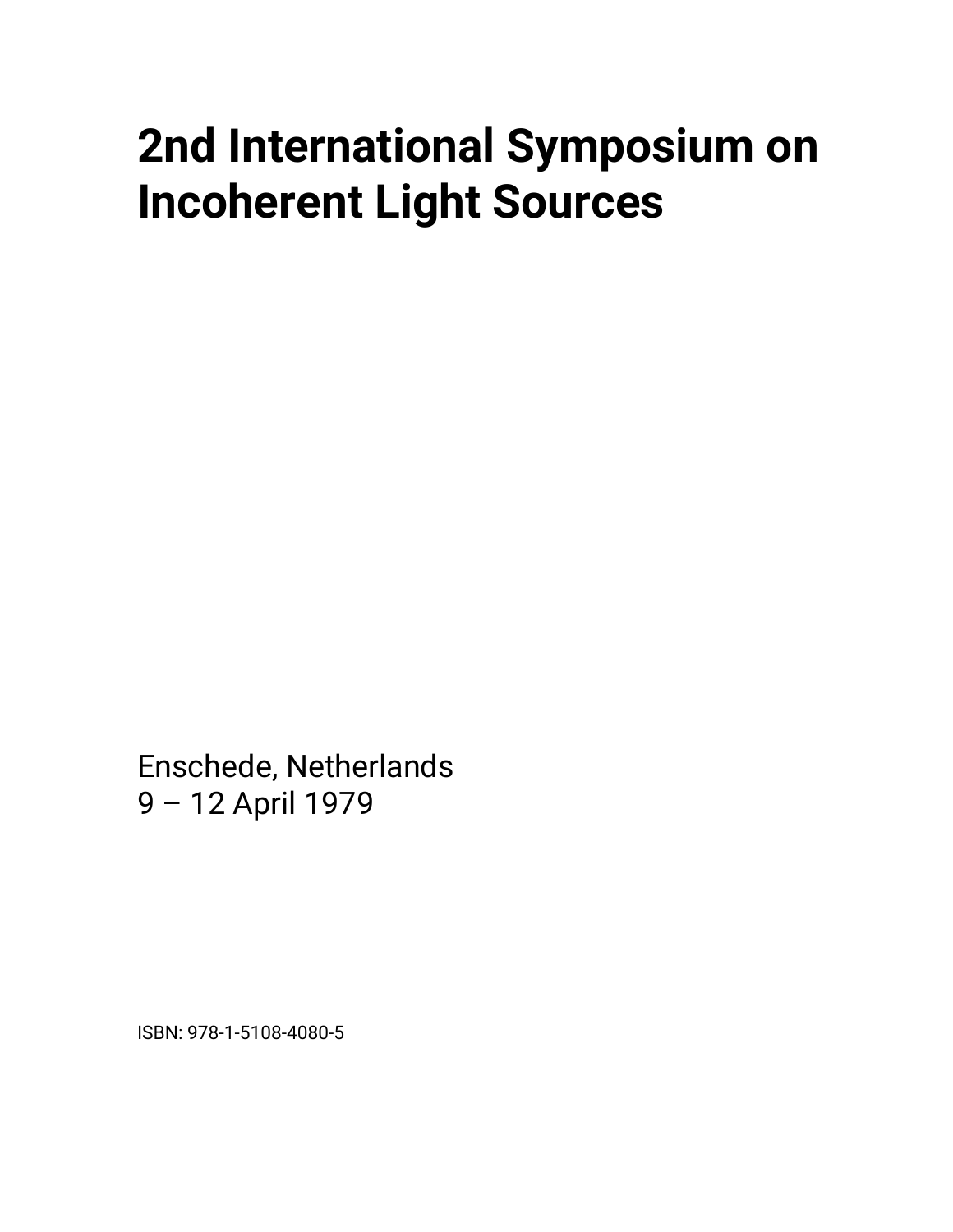**Printed from e-media with permission by:** 

Curran Associates, Inc. 57 Morehouse Lane Red Hook, NY 12571



**Some format issues inherent in the e-media version may also appear in this print version.** 

Copyright© (1979) by Foundation for the Advancement of the Science & Technology of Light Sources (FAST-LS) All rights reserved.

Printed by Curran Associates, Inc. (2017)

For permission requests, please contact Foundation for the Advancement of the Science & Technology of Light Sources (FAST-LS) at the address below.

Foundation for the Advancement of the Science & Technology of Light Sources FAST-LS Belmayne House 99 Clarkehouse Road Sheffield, United Kingdom S10 2LN

www.fast-ls.org

## **Additional copies of this publication are available from:**

Curran Associates, Inc. 57 Morehouse Lane Red Hook, NY 12571 USA Phone: 845-758-0400 Fax: 845-758-2633 Email: curran@proceedings.com Web: www.proceedings.com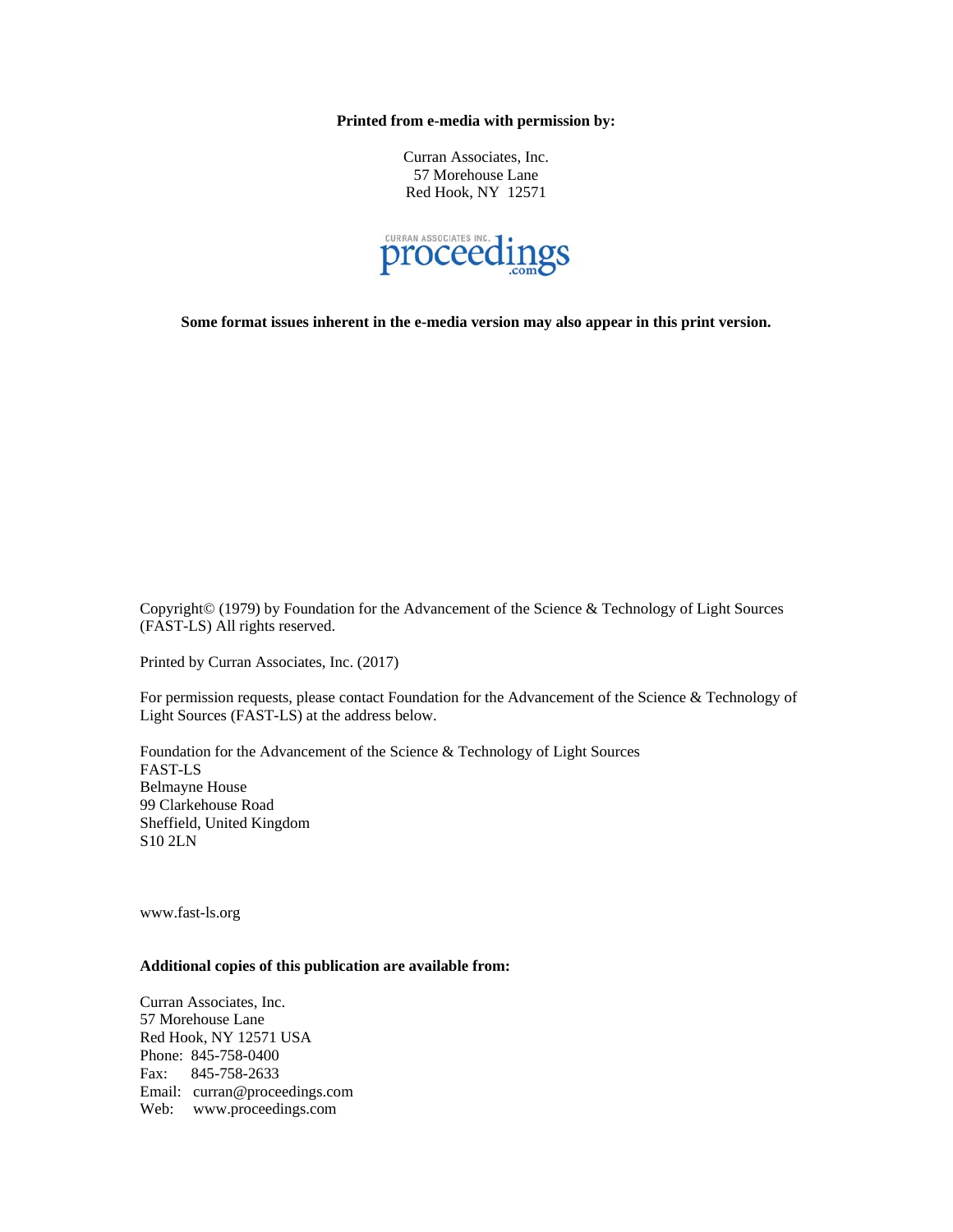|                                              |    | *** Scanned Archives - Best Available Copy***                                                       |  |
|----------------------------------------------|----|-----------------------------------------------------------------------------------------------------|--|
| 4.<br><b>PROGRAMME</b>                       |    |                                                                                                     |  |
| <b>MONDAY 9 APRIL 1979</b><br>$8.30 - 11.00$ |    | <i><b>REGISTRATION AND COFFEE</b></i>                                                               |  |
|                                              |    |                                                                                                     |  |
| 11.00                                        |    | <b>OPENING OF THE SYMPOSIUM</b>                                                                     |  |
|                                              |    | - Prof.dr. I.W. van Spiegel; Rector Magnificus of the THT.                                          |  |
| Chairman:                                    |    | - Prof. J.F. Raffle, PhD, on behalf of the organizing committee.                                    |  |
| 11.15                                        |    | <b>INVITED PAPER</b>                                                                                |  |
|                                              |    | LIGHT SOURCE TECHNOLOGY 1979 - A REVIEW,                                                            |  |
|                                              |    | Dr. J.F. Waymouth, GTE Sylvania Inc. Danvers, Mass. 01923, U.S.A.                                   |  |
| 12.15                                        |    | LUNCH IN THE BASTILLE-RESTAURANT (Campus - Centre)                                                  |  |
|                                              |    |                                                                                                     |  |
| <b>SESSION 1</b>                             |    | <b>HIGH PRESSURE DISCHARGES 1</b>                                                                   |  |
| Chairman:                                    |    | Dr. M.A. Cayless, Thorn Lighting Ltd., Leicester, U.K.                                              |  |
| 13.30                                        |    | <b>INVITED PAPER</b>                                                                                |  |
|                                              |    | THE DESIGN OF HIGH PRESSURE DISCHARGE LIGHT SOUR-                                                   |  |
|                                              |    | CES.                                                                                                |  |
|                                              |    | Dr. R.J. Zollweg, Westinghouse R. & D. Center, Pittsburgh, Pennsylvania, U.S.A.                     |  |
|                                              |    | CONTRIBUTED PAPERS ON HIGH PRESSURE SODIUM (Na)-                                                    |  |
|                                              |    | <b>DISCHARGES</b>                                                                                   |  |
| 14.15                                        | 1  | SOME IMPORTANT FACTORS IN DESIGN OF A COLOR IMPRO-                                                  |  |
|                                              |    | VED HIGH PRESSURE SODIUM LAMP,                                                                      |  |
|                                              |    | Ranbir S. Bhalla, Westinghouse Electric Corp., Bloomfield, N.J. 07003, U.S.A.                       |  |
| 14.30                                        | 2  | TOTAL EMITTANCE MEASUREMENT OF ARC TUBES IN HIGH                                                    |  |
|                                              |    | PRESSURE SODIUM LAMPS,                                                                              |  |
|                                              |    | E.F. Wyner, GTE Sylvania, Danvers, MA 01923, U.S.A.                                                 |  |
| 14.45                                        | 3  | DETERMINATION OF THE SODIUM AND MERCURY VAPOUR                                                      |  |
|                                              |    | PRESSURE IN HIGH PRESSURE SODIUM LAMPS,                                                             |  |
|                                              |    | J.J. de Groot and J.A.J.M. van Vliet, Philips Lighting Division, Eindhoven, The                     |  |
|                                              |    | Netherlands.                                                                                        |  |
| 15.00                                        |    | <i><b>TEA/COFFEE</b></i>                                                                            |  |
|                                              |    | CONTRIBUTED PAPERS ON METAL HALIDE DISCHARGES                                                       |  |
|                                              |    |                                                                                                     |  |
| 15.20                                        | 4  | A NEW APPROACH TO THE DESIGN OF SODIUM/SCANDIUM<br>HALIDE DISCHARGE LAMPS FOR GENERAL LIGHTING SER- |  |
|                                              |    | VICE,                                                                                               |  |
|                                              |    | S.A.R. Rigden, GEC Ltd., Hirst Research Centre, Wembley, Middx, U.K.                                |  |
|                                              |    |                                                                                                     |  |
| 15.35                                        | 5. | LOW POWER, HIGH PRESSURE, METAL HALIDE DISCHARGE<br>LAMP,                                           |  |
|                                              |    | K.E. Brown and A.G. Chalmers, Thorn Lighting Ltd., Research and Engineering Laborato-               |  |
|                                              |    | ries, Leicester LE4 7PD, U.K.                                                                       |  |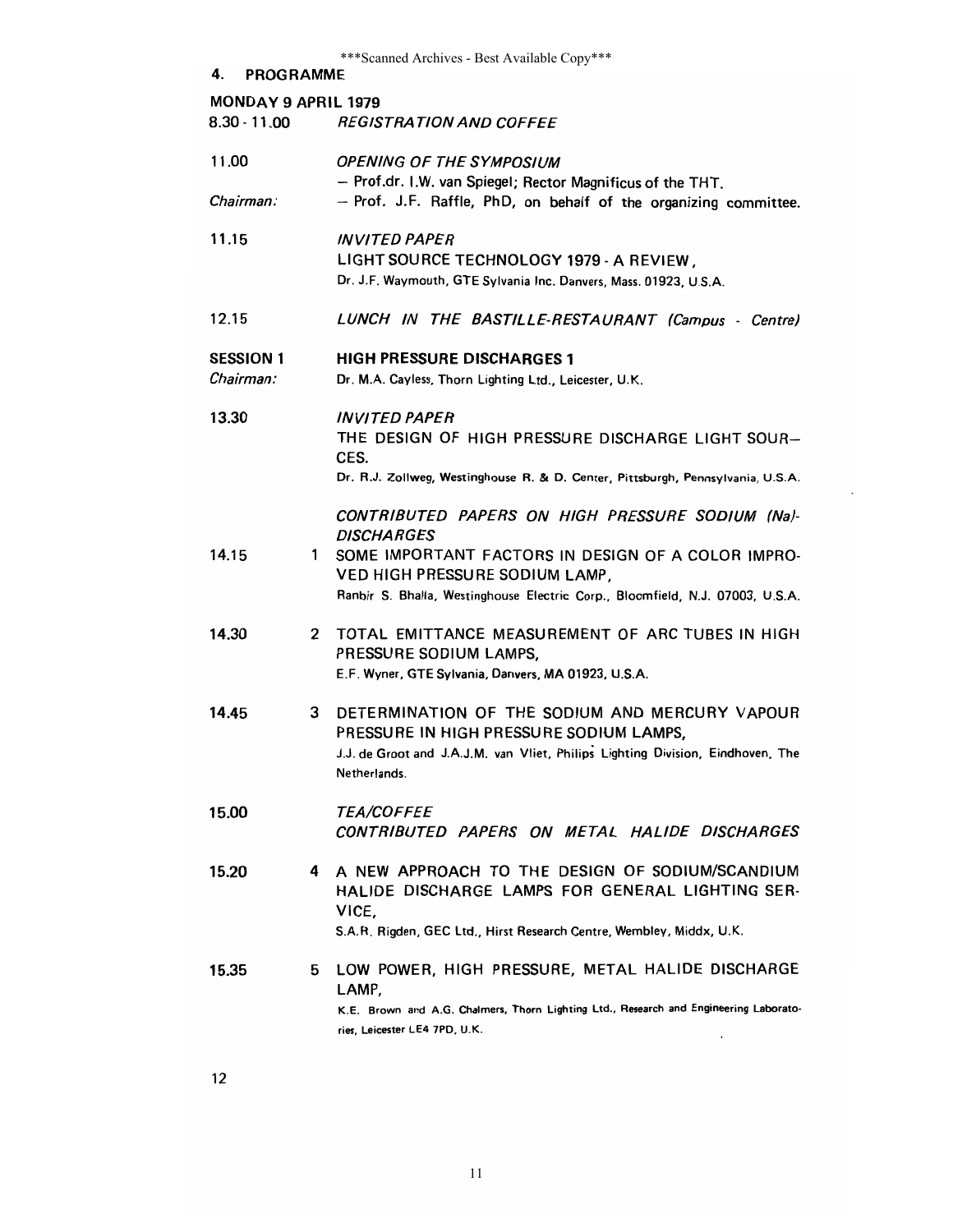#### **Book shop** e

The book shop is housed in the Vrijhof (map no. 2, building no. 22, southeastern part of the groundfloor and sells all kinds of books (also in English, German and French), stationery, magazines and newspapers.

The book shop is open during weekdays from 9 am. - 13.30 and from 14.00 -17.00 pm.

#### $f$ **University library**

The central university library is on the first floor of the building 'Vrijhof' (map no. 2, building no. 22, north-western part). The library is open for anyone during weekdays from 8.15 am. - 22.00 pm. In the library is also a newspaper-corner, where you can find newspapers as there are:

- Le Monde - Daily Mirror  $-$  Le Figaro

- Die Zeit
- Herald'Tribune Neue Zürcher Zeitung
- The Observer - Frankfürter Allgemeine
- $-$  The Guardian
- The Jeruzalem Post

#### Copying Facilities for reproduction of papers(A4) g

In the central hall of the library a dry-copying-equipment\* is available. A 25-cents-coin is needed for 1 copy each.

\* Rank Xerox 3100

# PLEASE DO NOT FORGET TO RETURN YOUR KEY BEFORE LEAVING TWENTE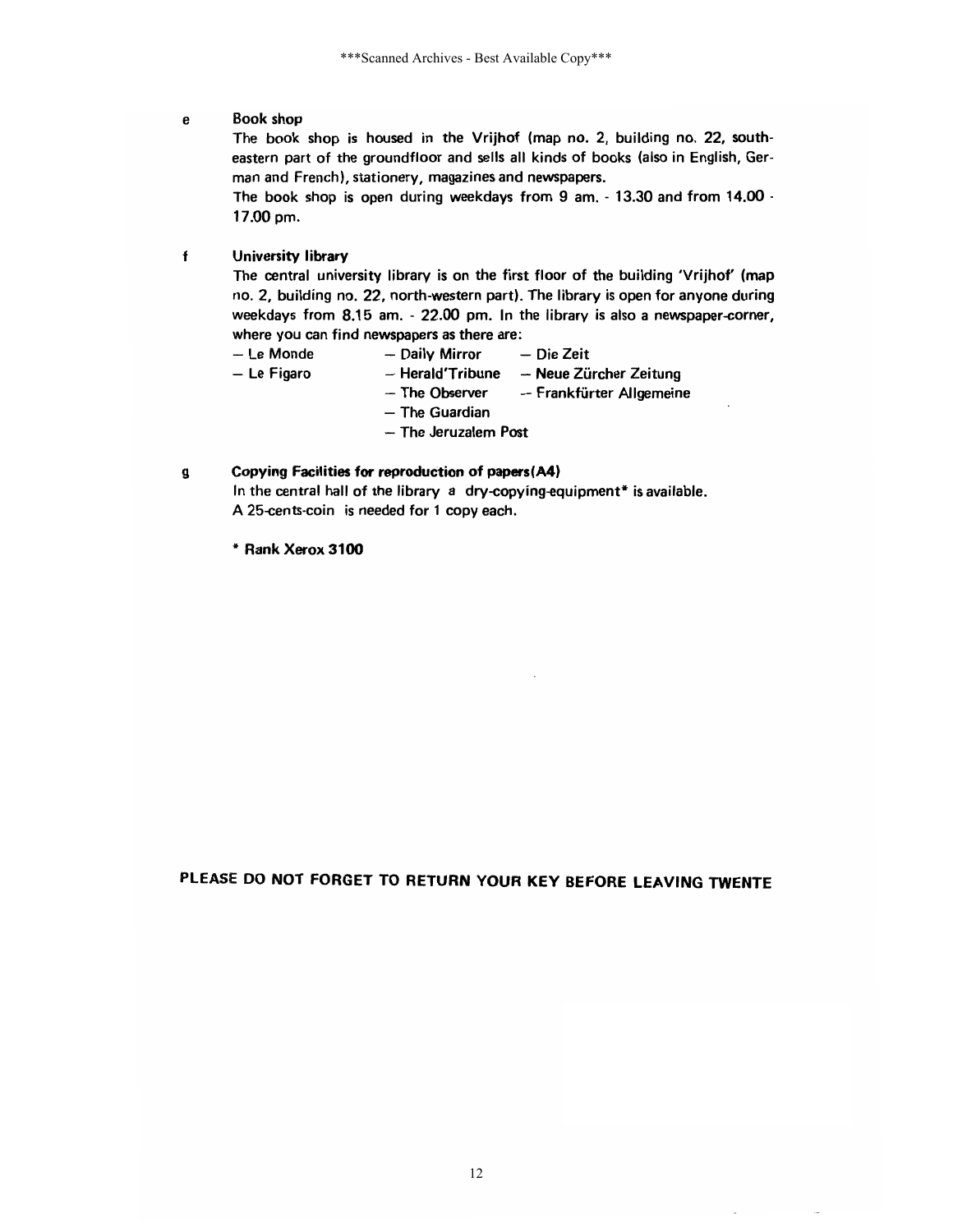\*\*\*Scanned Archives - Best Available Copy\*\*\*

- 6 METAL HALIDE LAMPS WITH MOLECULAR RADIATION SPEC-15.50 TRUM, G.S. Sarytchev, G.A. Naraikina, L.B. Prikupets, G.N. Gavrilkina, Moscow, USSR.
- 7 CHARACTERIZATION OF DIFFUSE AND CONSTRICTED HIGH 16.05 PRESSURE ARCS BY MAGNETIC BALANCING, P.C. Drop and W.J. van den Hoek, Philips Lighting Division, Eindhoven, The Netherlands.
- 8 A METHOD FOR DETERMINING THE TOTAL ACCUMULATED 16.20 **BURNING TIME OF LAMPS,** Vincent D. Meyer, Paul L. Fortucci and Elliot F. Wyner, GTE Sylvania, Danvers, MA 01923, U.S.A.
- 16.35 9 HIGH PRESSURE ELECTRODELESS MICROWAVE DISCHARGES AS LIGHT SOURCES, Paul O. Haugsjaa, Robert J. Regan, William H. McNeil and Alfred E. Feuersanger, GTE Laboratories, Inc., Waltham, Mass. 02154, U.S.A.
- CLOSURE OF THE FIRST-DAY-SESSIONS 16.50
- BUS DEPARTURE FROM THE LECTURE HALL FOR ENSCHEDE 17.00 TOWN HALL
- 17.30 RECEPTION FOR SYMPOSIUM VISITORS BY THE BURGOMAS-TER OF ENSCHEDE, Mr. H. Wierenga To be held at the Town Hall, Langestraat 24, Enschede.
- 18.45 BUS DEPARTURE FROM THE TOWN HALL FOR THE BASTILLE (Campus of the University)
- DINNER AT THE BASTILLE-RESTAURANT 19.00
- BAR AVAILABLE AT THE BASTILLE 20.00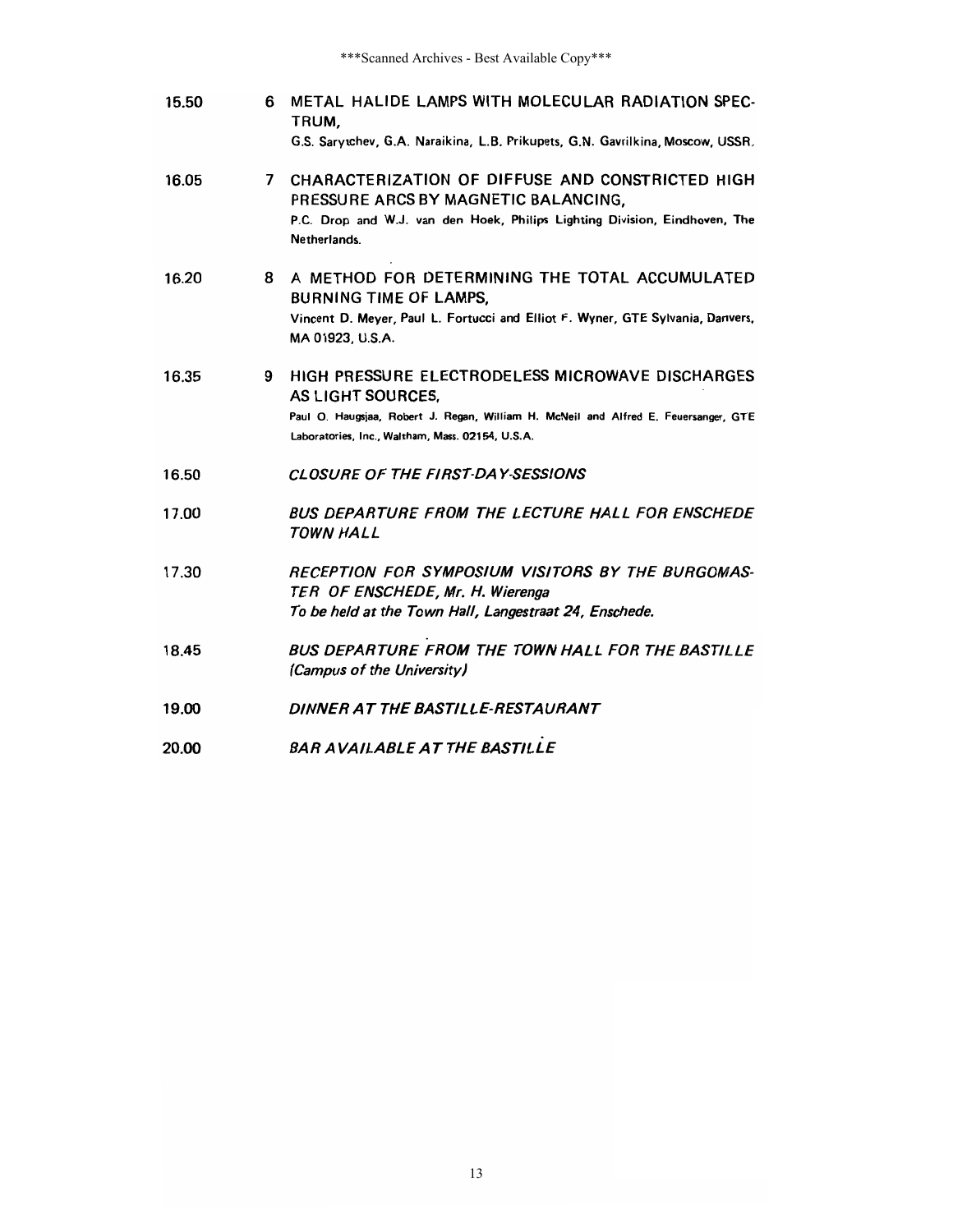# TUESDAY 10 APRIL 1979

| <b>SESSION 2</b> |    | <b>HIGH PRESSURE DISCHARGES 2</b>                                                                                                                                                                                                                           |
|------------------|----|-------------------------------------------------------------------------------------------------------------------------------------------------------------------------------------------------------------------------------------------------------------|
| Chairman:        |    | Dr. J.F. Waymouth, GTE Sylvania Inc., Danvers, Mass. 01923, U.S.A.                                                                                                                                                                                          |
| 9.00             |    | <b>INVITED PAPER</b><br>SYNCHROTRON RADIATION,<br>Prof.Dr. H.L. Hagedoorn, Technische Hogeschool Eindhoven, Dept. of Applied<br>Physics, Eindhoven, The Netherlands.                                                                                        |
|                  |    | CONTRIBUTED PAPERS ON MODEL STUDIES                                                                                                                                                                                                                         |
| 9.45             | 10 | CALCULATION OF RADIATION ENERGY TRANSPORT IN<br>OPTICALLY THICK HIGH PRESSURE DISCHARGES,<br>B.F. Jones*, D.A.J. Mottram* and G. Eardley**<br>* Thorn Lighting Ltd., Research and Engineering Laboratories, Leicester LE4<br>7PD, U.K.                      |
|                  |    | ** School of Mathematics, Computing and Statistics, The Polytechnic, Leicester.                                                                                                                                                                             |
| 10.00            | 11 | CALCULATIONS OF THERMAL CONDUCTIVITY AND OF THE<br>EFFECTS OF RADIAL DIFFUSION OF ENERGY TRANSPORT IN<br>HIGH PRESSURE DISCHARGES.<br>D.A.J. Mottram and B.F. Jones, Thorn Lighting Ltd., Research and Engineering<br>Laboratories, Leicester LE4 7PD, U.K. |
| 10.15            | 12 | FREE CONVECTION AND QUARTZ WALL TEMPERATURES OF<br>HORIZONTAL HIGH PRESSURE MERCURY ARCS,<br>D.K. McLain and R.J. Zollweg, Westinghouse R. & D. Center, Pittsburgh, PA,<br>U.S.A.                                                                           |
| 10.30            | 13 | EFFECT OF THE FREE CONVECTION ON THE TEMPERATURE<br>DISTRIBUTION IN A WALL-STABILIZED HORIZONTAL ARC,<br>T. Vicsek, Institute for Technical Physics of the Hungarian Academy of Sciences,<br>H-1325 Budapest, Hungary.                                      |
| 10.45            |    | <b>COFFEE</b>                                                                                                                                                                                                                                               |
|                  |    | CONTRIBUTED PAPERS ON METAL HALIDE DISCHARGES                                                                                                                                                                                                               |
| 11.15            | 14 | DIAGNOSTIC STUDY OF A DyI3/Hg-ARC PLASMA<br>W.J. van den Hoek and J.A. Visser, Philips Lighting Division, Eindhoven, The<br>Netherlands.                                                                                                                    |
| 11.30            | 15 | STUDY OF THE Na-D AND THE TI 535 nm-LINES EMITTED<br>FROM A HIGH PRESSURE MERCURY DISCHARGE WITH SODI-<br>UM AND THALLIUM IODIDE AS ADDITIVES,<br>H.P. Stormberg, Philips GmbH Forschungslaboratorium - Aachen, Aachen, B.R.D.                              |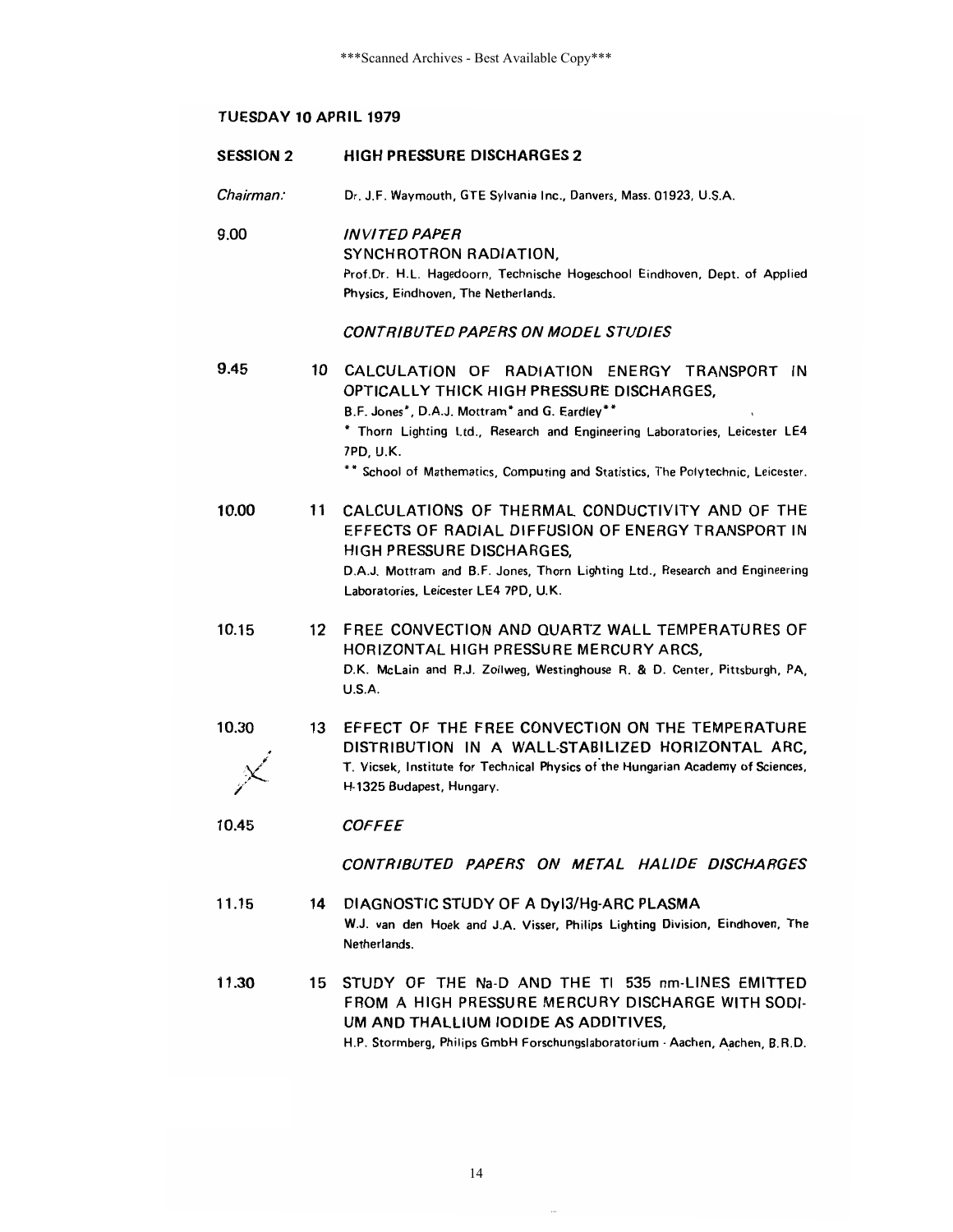16 SOME ASPECTS OF HEAT BALANCE IN METAL-HALIDE LAMPS, 11.45 D.C. Fromm, J. Seehawer and W.J. Wagner, OSRAM-Forschung, 8000 Munchen 90, PF 90 06 20, B.R.D.

| 12.00 | 17  | CATAPHORESIS IN METAL HALIDE ARCS,<br>H. Bever", W. Funk** and H.G. Kloss*.<br>* Akademie der Wissenschaften der D.D.R., IT 111, Berlin, D.D.R.<br>** VEB Kombinat NARVA Berlin/D.D.R.                                                                                                                                                                                                                                                                       |
|-------|-----|--------------------------------------------------------------------------------------------------------------------------------------------------------------------------------------------------------------------------------------------------------------------------------------------------------------------------------------------------------------------------------------------------------------------------------------------------------------|
| 12.15 | 18. | EFFECT OF AXIAL SEGREGATION ON THE ELECTRIC FIELD<br>STRENGTH IN 50 Hz Hg-TI-I-DISCHARGES,<br>J.J. Damelincourt, J. Salon, M. Sevigne, M. Aubes*, Centre de Physique<br>Laboratoire associé au CNRS, Université Paul Sabatier, Toulouse, France.<br>* Laboratoire de Physique des Milieux Ionisés, Université Paul Sabatier, Toulouse,<br>France.<br>L. Scoarnec and P. Herbet, Compagnie des Lampes, Centre Technique, 7 Quai<br>National, Puteaux, France. |

- 12.30 19 COMPUTATION OF RELATIVE VARIATION OF NET EMISSION COEFFICIENT IN TWO Hg-TI-I DISCHARGES, J.J. Damelincourt, J. Salon, Centre de Physique Atomique, Laboratoire Associé au CNRS, Université Paul Sabatier, Toulouse, France. L. Scoarnec and P. Herbet, Compagnie des Lamps, Centre Technique, 7 Quai National, Puteaux, France.
- 12.45 LUNCH IN THE BASTILLE-RESTAURANT
- **SESSION 3** LOW PRESSURE DISCHARGES; SOLID STATE LIGHT SOURCES
- Chairman: Dr. M. Koedam, Philips Lighting Division EDW1, Eindhoven, The Netherlands.
- 14.15 **INVITED PAPER** LOW PRESSURE DISCHARGES, Dr. A.G. Jack, N.V. Philips Lighting Division EDW2, Eindhoven, The Netherlands.

### **CONTRIBUTED PAPERS ON LOW PRESSURE DISCHARGES**

- 20 HOMOGENEOUS RECOMBINATION STRUCTURES IN DEPLE-15.00 TED DISCHARGES (LOW PRESSURE SODIUM), J. Hasker, Philips Research Laboratories, Eindhoven, The Netherlands.
- 15.15 21 PHYSICAL PHENOMENA ON ELECTRODES AND NEAR ELEC-TRODE REGIONS IN LOW PRESSURE GAS DISCHARGE LAMPS, E.V. Okhonskaya, Mordovian State University named after N.P. Ogarev, Saransk, **U.S.S.R.**
- 15.30 22 A CIRCUIT FOR DIMMING FLUORESCENT LAMPS WITH HIGH AND LOW RESISTANCE CATHODES. D.F. Chapman, Thorn Lighting Ltd., Research and Engineering Laboratories, Enfield, U.K.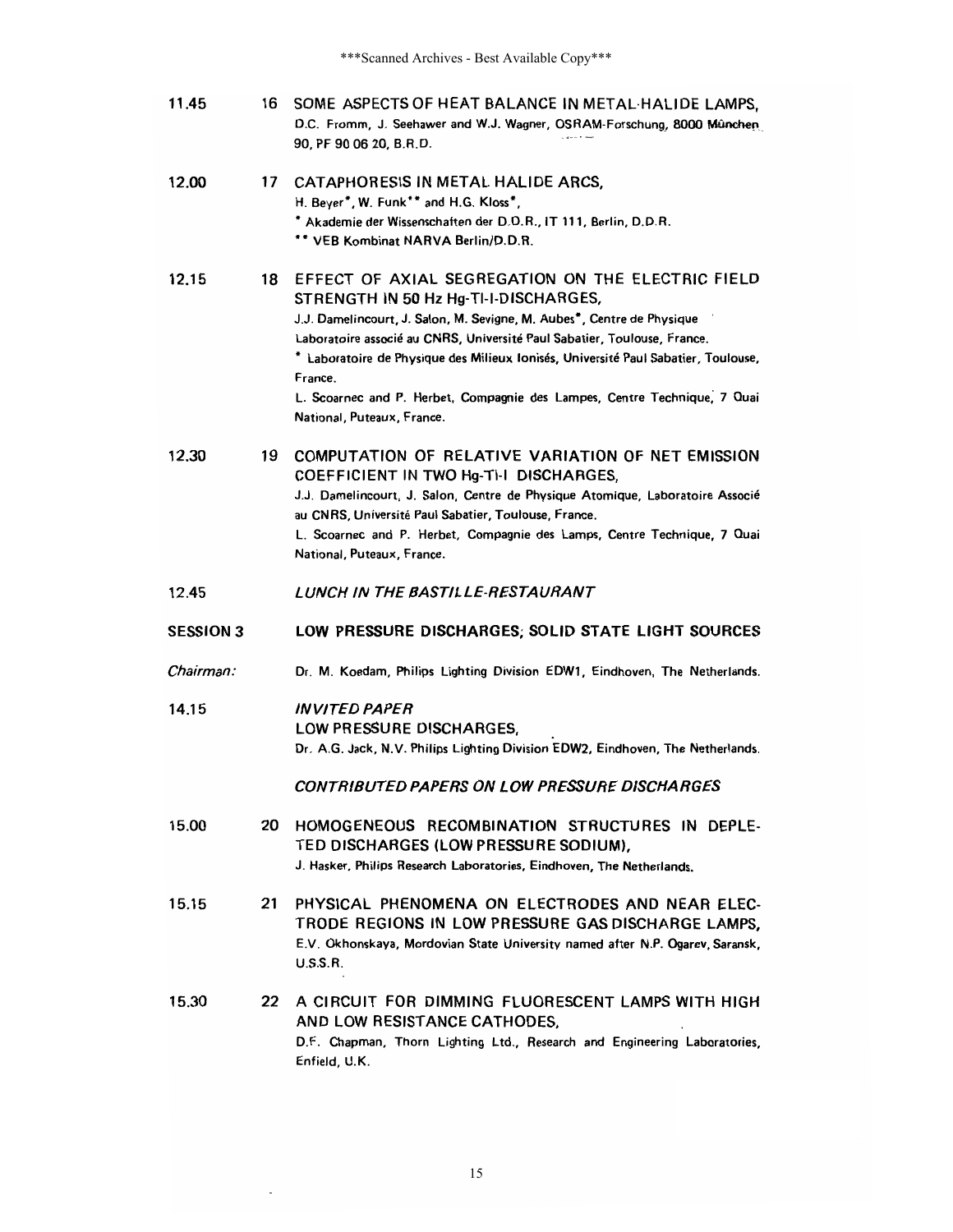| 15.45 |    | <i><b>TEA/COFFEE</b></i>                                                                                                                     |
|-------|----|----------------------------------------------------------------------------------------------------------------------------------------------|
|       |    | CONTRIBUTED PAPERS ON LIGHT MEASUREMENT AND AP-<br><b>PLICATION</b>                                                                          |
| 16.15 | 23 | THE PHOTOMETRY OF INCANDESCENT LIGHT-SOURCES; THE<br>RECENT DEVELOPMENTS AND THE CHANGES TO THE PHO-<br>TOMETRY SI-UNITS IN THE NEAR FUTURE, |
|       |    | A.H.C. van Meijgaard, Technische Hogeschool Twente, Dept. of Applied Physics, Enschede,<br>The Netherlands.                                  |
| 16.30 | 24 | APPLICATION PARAMETERS OF A LIGHT SOURCE; LUMINOUS<br>EFFICACY VS. COLOUR RENDERING,                                                         |
|       |    | J.J. Opstelten, Philips, Eindhoven, The Netherlands.                                                                                         |
| 16.45 | 25 | PRIME-COLOUR LIGHT SOURCES,                                                                                                                  |
|       |    | W.A. Thornton, Westinghouse Electric Corporation, Bloomfield, New Yersey, U.S.A.                                                             |
| 17.00 | 26 | MAPPING OF GaP LEDs PROPERTIES ON POLYCRYSTALLINE<br><b>SSD SUBSTRATES,</b>                                                                  |
|       |    | D. Nohavica, Institute of Radioengineering and Electronics, Czechoslovak Academy of<br>Sciences, Lumumbova 1, 18251 Praha 8, Czechoslovakia. |
| 17.15 | 27 | COLOR ELECTROLUMINESCENCE FROM ZnS THIN FILMS MUL-<br>TI-DOPED WITH RARE-EARTH IONS,                                                         |
|       |    | S. Kurita, S. Takahashi, T. Sakaguchi, Faculty of Engineering, Keio University, Yokohama,<br>Japan.                                          |
| 17.30 |    | <b>CLOSURE OF THE SECOND-DAY-SESSIONS</b><br>BAR AVAILABLE AT THE BASTILLE                                                                   |
|       |    |                                                                                                                                              |
| 18.30 |    | DINNER AT THE BASTILLE-RESTAURANT                                                                                                            |
| 20.00 |    | BOWLING ALLEY AND BAR AVAILABLE AT THE BASTILLE                                                                                              |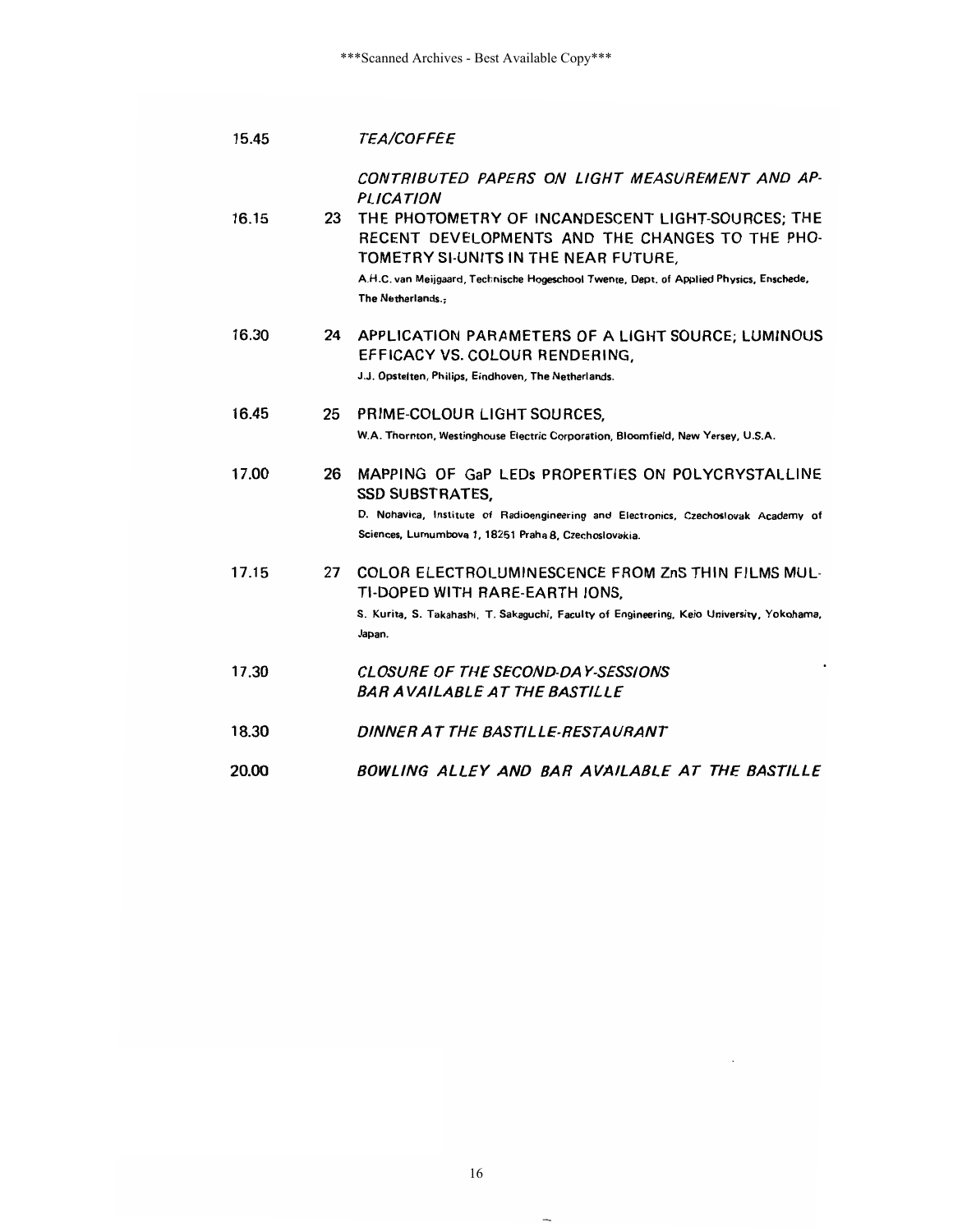| <b>WEDNESDAY 11 APRIL 1979</b><br><b>SESSION 4</b> | INCANDESCENT LIGHT SOURCES                                                                                                                                                                                                                                                      |
|----------------------------------------------------|---------------------------------------------------------------------------------------------------------------------------------------------------------------------------------------------------------------------------------------------------------------------------------|
| Chairman:                                          | Prof. E. Kauer, Philips Forschungslaboratorium Aachen, Aachen, B.R.D.;                                                                                                                                                                                                          |
| 9.00                                               | <b>INVITED PAPER</b><br>INCANDESCENT LAMPS,<br>Dr. L. Bartha, Institute for Technical Physics of the Hungarian Academy of Sciences.                                                                                                                                             |
| 28<br>9.45                                         | <b>CONTRIBUTED PAPERS</b><br>MORPHOLOGICAL EFFECTS OF TUNGSTEN FILAMENTS IN<br>HALOGEN LAMPS: THEIR INFLUENCE ON THE TEMPERATURE<br>DISTRIBUTION AND EVIDENCE FOR HOT SPOT GROWTH BY<br>DIFFERENT FACETTING,<br>S. Garbe, Philips Forschungslaboratorium Aachen, Aachen, B.R.D. |
| 10.00<br>29                                        | CALCULATION ON THE DEVELOPMENT OF HOT SPOTS IN<br>STRAIGHT WIRE TUNGSTEN FILAMENTS CAUSED BY AXIAL<br>MASS TRANSPORT,<br>J.J.F. Geijtenbeek, Philips Lighting Division, Eindhoven, The Netherlands,                                                                             |
| 10.15<br>30                                        | MIGRATION OF CARBON IN LINEAR TUNGSTEN HALOGEN<br>LAMPS,<br>I. Connor, BSc MSc, Thorn Lighting Limited, Research and Engineering Laboratories, Leices-<br>ter, LE4 7PD, U.K.                                                                                                    |
| 10.30                                              | <i>COFFEE</i>                                                                                                                                                                                                                                                                   |
| 11.00<br>31                                        | <b>CONTRIBUTED PAPERS</b><br>THE ROLE OF METALLIC IMPURITIES IN THE LINEAR QUARTZ<br><b>BROMINE LAMPS,</b><br>L.N. Yannopoulos and A.L. Wolfe, Westinghouse Research & Development Center. Pitts-<br>burgh, Pennsylvania, U.S.A.                                                |
| 11.15<br>32                                        | ANALYSIS OF TUNGSTEN COMPOUNDS IN THE WALL REGION<br>OF BROMINE HALOGEN LAMPS,<br>P. Eckerlin and S. Garbe, Philips Forschungslaboratorium Aachen, Aachen, B.R.D.                                                                                                               |
| 11.30<br>33                                        | EVALUATION OF THERMODYNAMIC DATA OF TUNGSTEN<br>BROMIDES AND OXYBROMIDES AT HIGH TEMPERATURES.<br>G. Dittmer and U. Niemann, Philips Forschungslaboratorium Aachen, Aachen, B.R.D.                                                                                              |
| 11.45<br>34                                        | TAIL EROSION IN HALOGEN INCANDESCENT LAMPS: KINE-<br>TICS OF THE W-Br-O-H-SYSTEM,<br>G. Rouweler and B.J. de Maagt, Philips Lighting Division, Eindhoven, The Netherlands.                                                                                                      |
| 12.00<br>35                                        | GETTERING OF INCANDESCENT LAMPS BY A CHEMICAL CON-<br><b>VERSION TECHNIQUE,</b><br>J.H. Singleton, Westinghouse R. & D. Center, Pittsburgh, Pennsylvania 15235 U.S.A.                                                                                                           |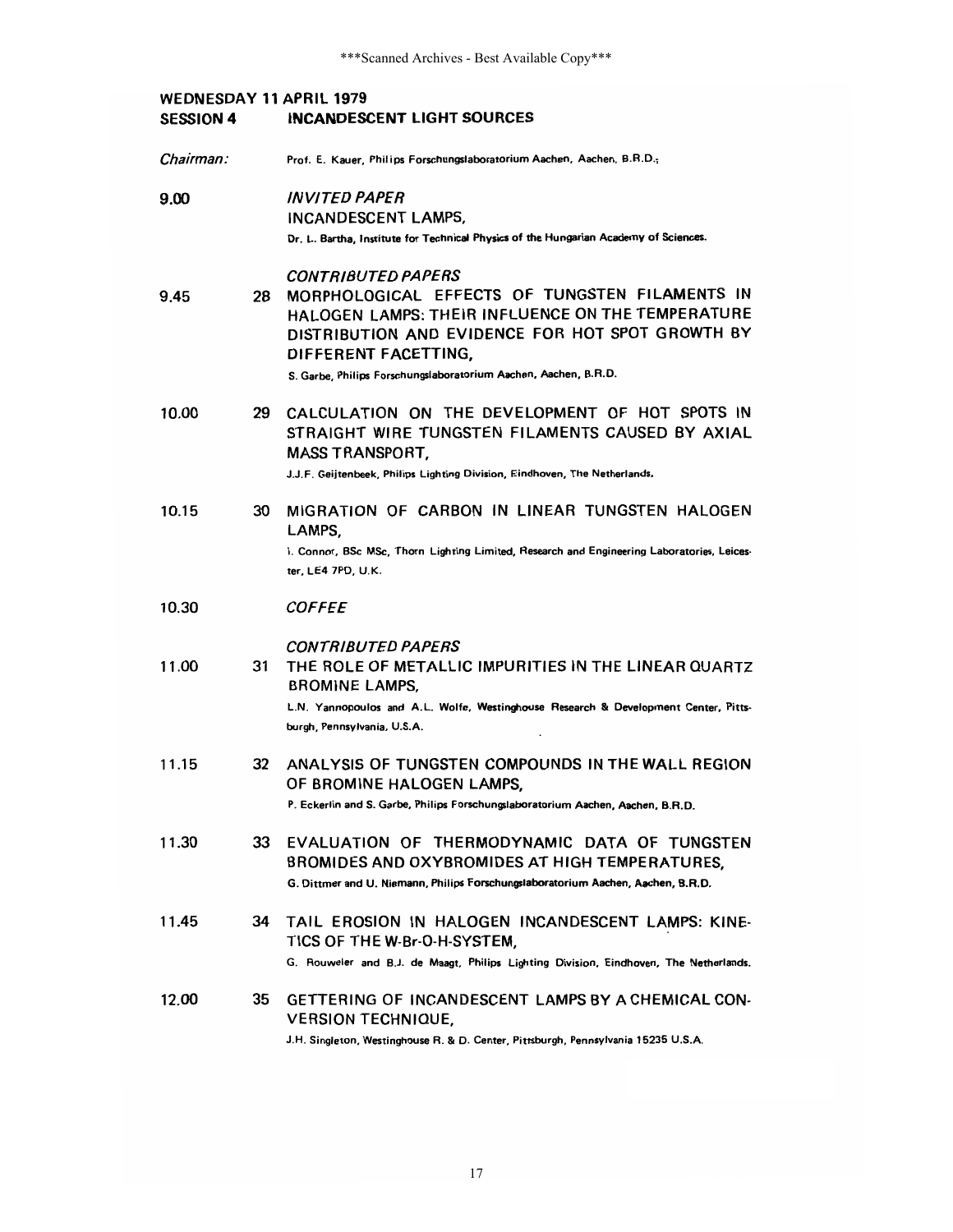|  | 12.15 | CLOSURE OF THE THIRD-DAY-SESSION |
|--|-------|----------------------------------|
|--|-------|----------------------------------|

- 12.20 Group 1\*, bus departure for the excursion to the Radiotelescope ground station at Hooghalen (2 hours traveling by bus; a lunch-packet will be served during the tour).
- 12.45 Group 2\* and 3\* lunch in the Bastille-Restaurant.
- 14.15 Group 2, bus departure for the excursion to the International Institute for Aerial Survey and Earth Sciences (ITC) at Enschede.

Group 3, bus departure for the excursion called "TWENTE TOUR", a sight-seeing tour through the surroundings.

20.00 SYMPOSIUM DINNER AT THE ITC-GUESTHOUSE ENSCHEDE.

\* The groups will be composed during the symposium.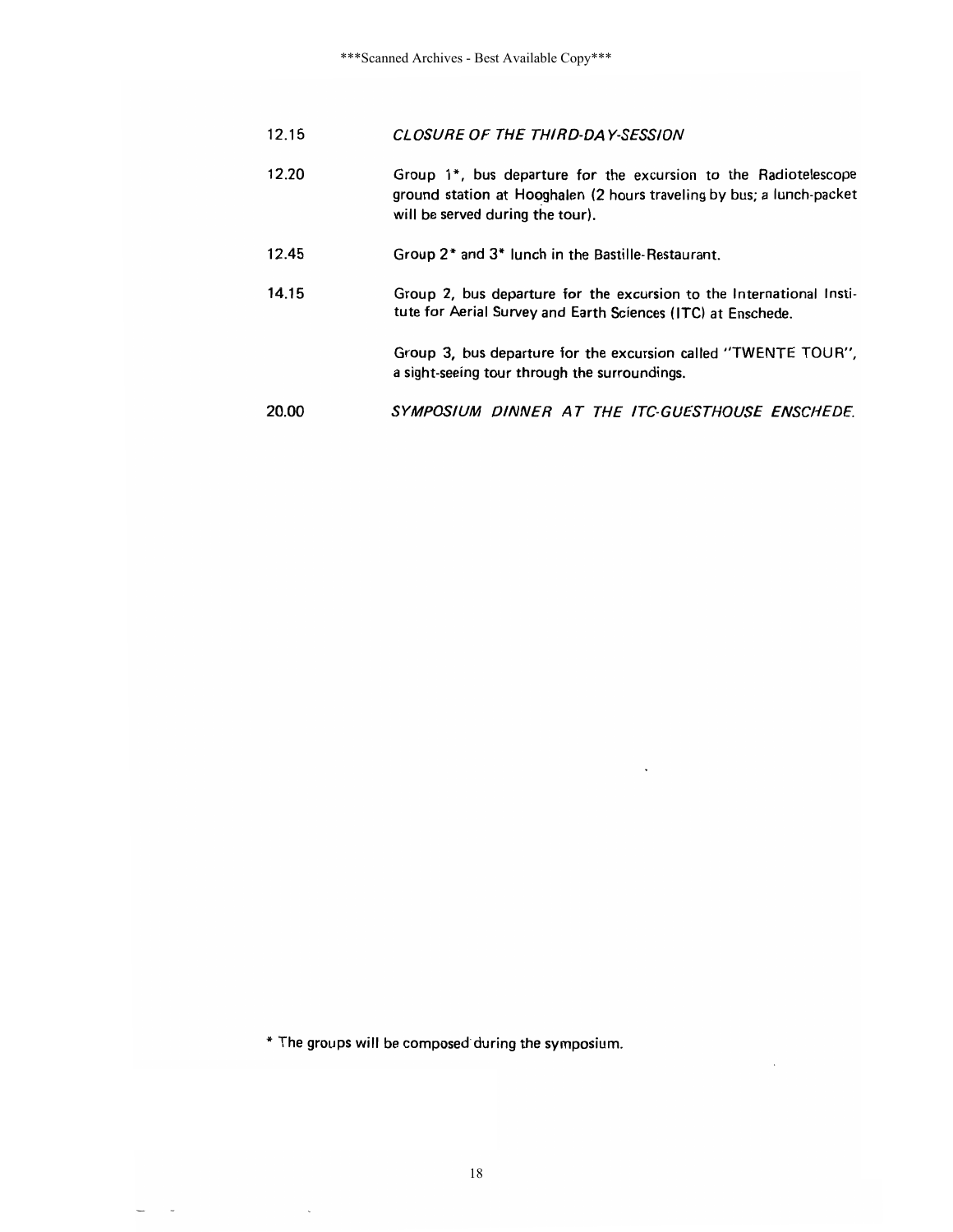| <b>THURSDAY 12 APRIL 1979</b><br><b>SESSION 5</b><br>INCANDESCENT LIGHT SOURCES; MATERIALS |     |                                                                                                                                                                                                                                                                                                    |
|--------------------------------------------------------------------------------------------|-----|----------------------------------------------------------------------------------------------------------------------------------------------------------------------------------------------------------------------------------------------------------------------------------------------------|
| Chairman:                                                                                  |     | Dr. L. Bartha, Hungarian Academy of Sciences.                                                                                                                                                                                                                                                      |
|                                                                                            |     |                                                                                                                                                                                                                                                                                                    |
| 9.00                                                                                       |     | <i><b>INVITED PAPER</b></i>                                                                                                                                                                                                                                                                        |
|                                                                                            |     | <b>LAMP MATERIALS</b>                                                                                                                                                                                                                                                                              |
|                                                                                            |     | Dr. J.R. Coaton, Thorn Lighting Ltd., Leicester LE4 7PD, U.K.                                                                                                                                                                                                                                      |
| 9.45                                                                                       | 36  | CONTRIBUTED PAPERS ON INCANDESCENT LIGHT SOURCES<br>ENERGY SAVINGS FOR AN INCANDESCENT LAMP FILAMENT<br>IN A RADIATION REFLECTIVE SURROUND,<br>J. Brett, R. Fontana, J. Parascandola, W. Thouret, P. Walsh, S. Spura and L. Thorington,<br>Duro Test Corporation, North Bergen, New Yersey, U.S.A. |
|                                                                                            |     |                                                                                                                                                                                                                                                                                                    |
| 10.00                                                                                      | 37  | SAG AND TILT OF INCANDESCENT COILS AT COMPARATIVE-<br>LY HIGH TEMPERATURES,                                                                                                                                                                                                                        |
|                                                                                            |     | H. Brons, W. van Hoorn and K.C. Thompson, Philips Lighting Division, Eindhoven, The<br>Netherlands.                                                                                                                                                                                                |
| 10.15                                                                                      | 38  | A FIELD-ION MICROSCOPE STUDY OF THE MICROSTRUCTURE<br>OF TUNGSTEN FOLLOWING HELIUM ION IMPLANTATION.<br>J.M. Walls and R.J.K. Nicholson, Department of Physics, Loughborough University of Tech-<br>nology, Loughborough, Leicestershire, U.K.                                                     |
|                                                                                            |     | CONTRIBUTED PAPERS ON MATERIALS                                                                                                                                                                                                                                                                    |
| 10.30                                                                                      | 39  | PASSIVATION LAYER OF ALUMINIUM FLUORIDE PROTECTS<br>FUSED QUARTZ LAMP ENVELOPES FROM ATTACK BY FLUO-<br>RINE,                                                                                                                                                                                      |
|                                                                                            |     | J.R. Fitzpatrick and V.W. Goddard, Thorn Lighting Ltd., Research and Engineering Labora-<br>tories, Leicester LE4 7PD, U.K.                                                                                                                                                                        |
| 10.45                                                                                      |     | <i>COFFEE</i>                                                                                                                                                                                                                                                                                      |
| 11.15                                                                                      | 40. | SINTERED YTTRIA FOR LAMP ENVELOPES.                                                                                                                                                                                                                                                                |
|                                                                                            |     | W.H. Rhodes, GTE Laboratories, Inc., Waltham, Mass. 02154, U.S.A.                                                                                                                                                                                                                                  |
| 11.30                                                                                      | 41  | ANALYSIS OF HIGH PURITY METAL IODIDES FOR DISCHARGE<br>LAMPS.<br>L. Bruninx-Poesen and G. Solleveld, Philips Lighting Division, Eindhoven, The Netherlands.                                                                                                                                        |
|                                                                                            |     |                                                                                                                                                                                                                                                                                                    |
| 11.45                                                                                      | 42  | NEW GETTERING ALLOYS FOR DISCHARGE LAMPS,<br>E. Rabusin and M. Borghi, SEAS Getters S.p.A., 20151 Milan, Italy.                                                                                                                                                                                    |
| 12.00                                                                                      | 43  | <b>GASEOUS</b><br>FLUORESCENCE AND VACUUM ULTRAVIOLET<br>EXCITATION,<br>J. Maya, GTE Lighting Products Business, Danvers, MA 01923, U.S.A.                                                                                                                                                         |
| 12.15                                                                                      | 44  | PROGRESS IN SAPPHIRE ENVELOPE LAMP FABRICATION AND<br>APPLICATIONS,<br>L. Reed, N. Anderson, R. McRae and J. Richter, ILC Technology, Inc., Sunnyvale, California,<br><b>U.S.A.</b>                                                                                                                |
|                                                                                            |     |                                                                                                                                                                                                                                                                                                    |